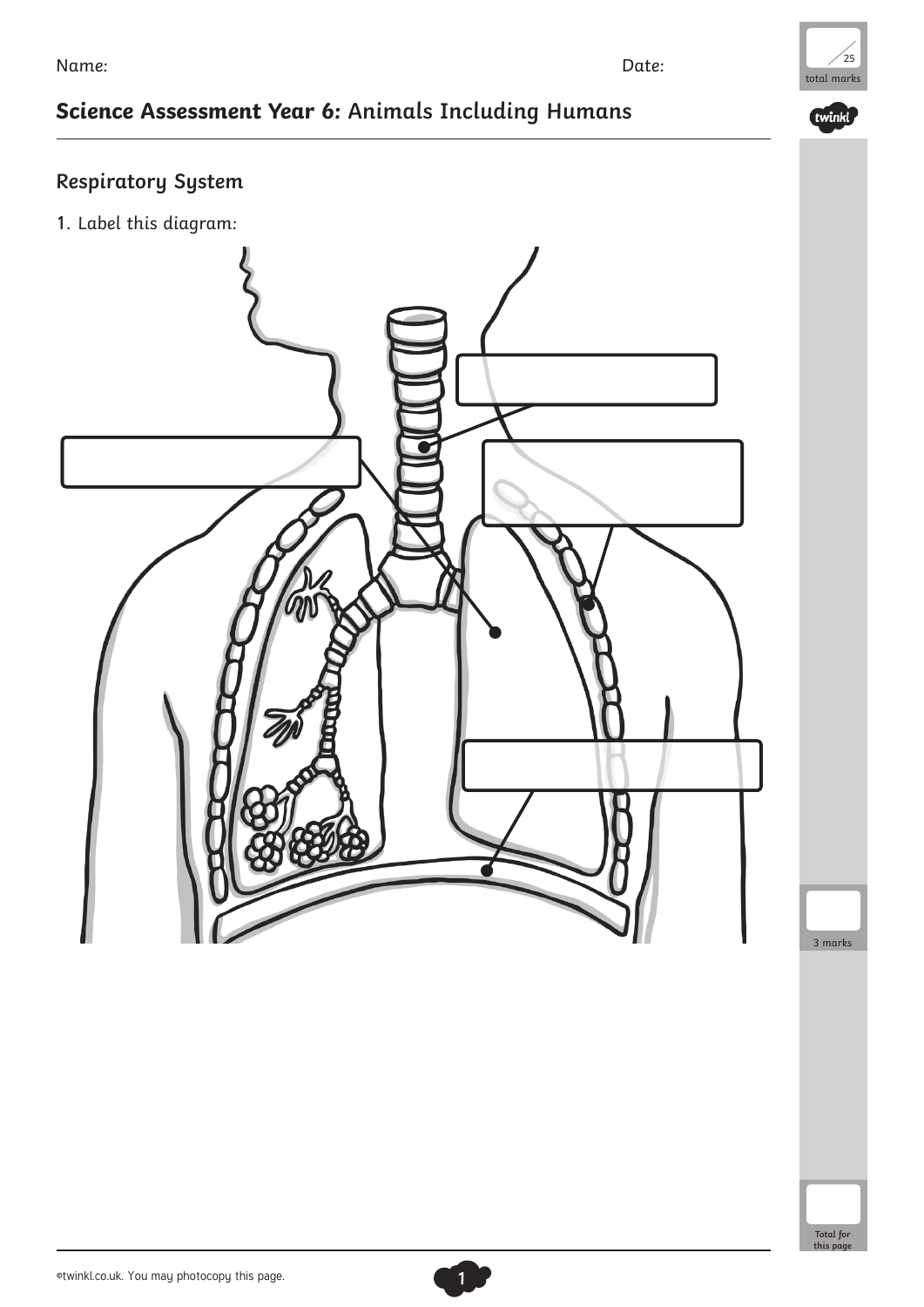2. Circle the three main parts of the body involved in the circulatory system:

| blood   | liver | muscles |
|---------|-------|---------|
| stomach | lungs | heart   |
|         | bones |         |

3. Look at this diagram of the heart and answer the questions below:



a) Which part of the body do the pulmonary arteries and veins link to?

b) What do valves do?

c) When the blood leaves the heart a second time and is pumped around the whole of the body what is the blood carrying.

1 mark

1 mark

1 mark

**Total for this page**

1 mark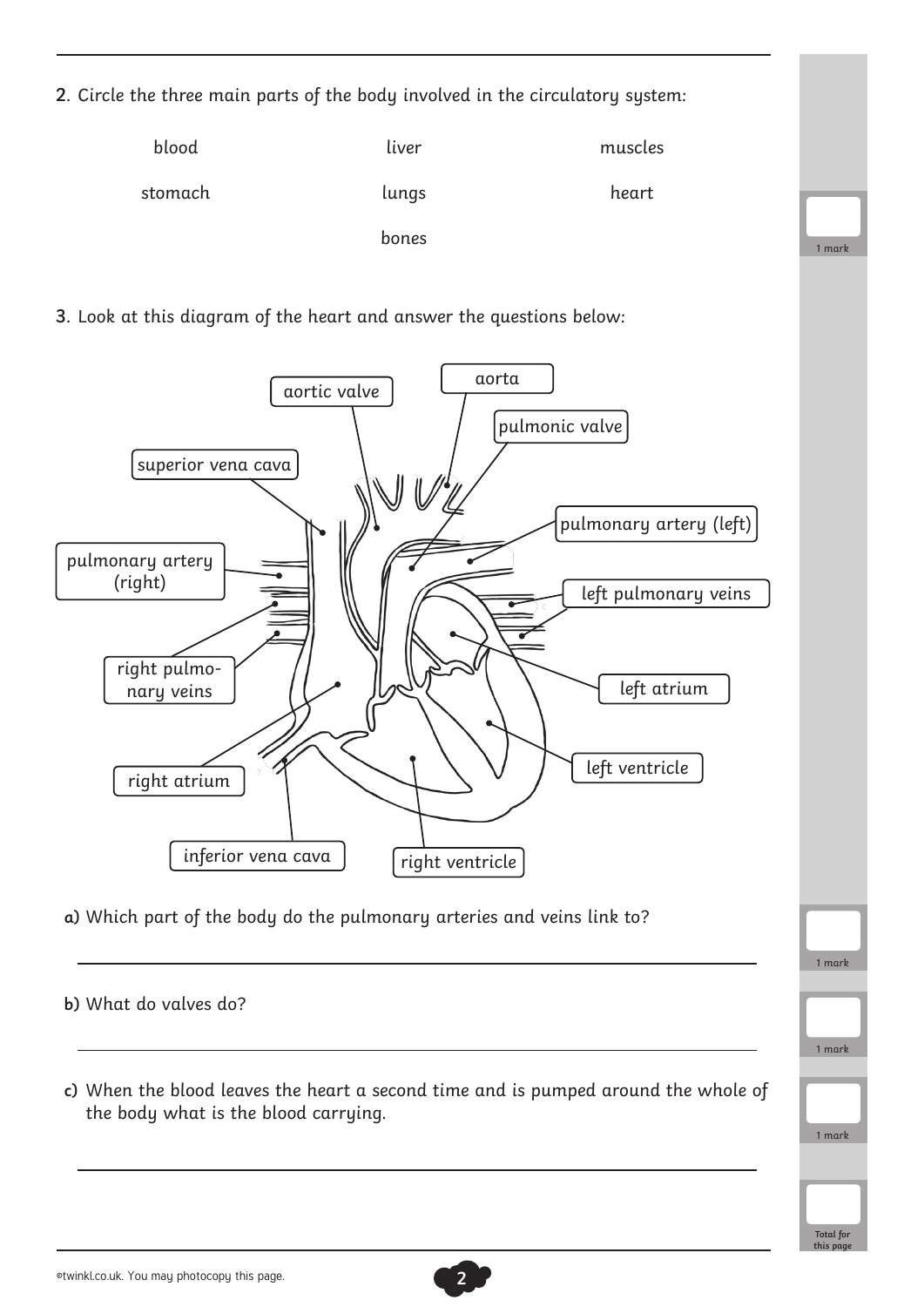| a) Arteries:                                                                   |  |
|--------------------------------------------------------------------------------|--|
|                                                                                |  |
|                                                                                |  |
| b) Veins:                                                                      |  |
|                                                                                |  |
|                                                                                |  |
|                                                                                |  |
|                                                                                |  |
| c) Capillaries:                                                                |  |
|                                                                                |  |
|                                                                                |  |
|                                                                                |  |
|                                                                                |  |
| 5. Think about how our lungs work.                                             |  |
| a) What gas do we use from the many gases in the air we breathe in?            |  |
|                                                                                |  |
|                                                                                |  |
| b) What gas do we get rid of from our body when we exhale?                     |  |
|                                                                                |  |
|                                                                                |  |
| 6. Fill in the correct words in the blank spaces:                              |  |
| Stomach acids break down food into _______________. This then goes through the |  |
|                                                                                |  |
| ___________ where bile and __________________ break down larger molecules into |  |
|                                                                                |  |

 $\blacksquare$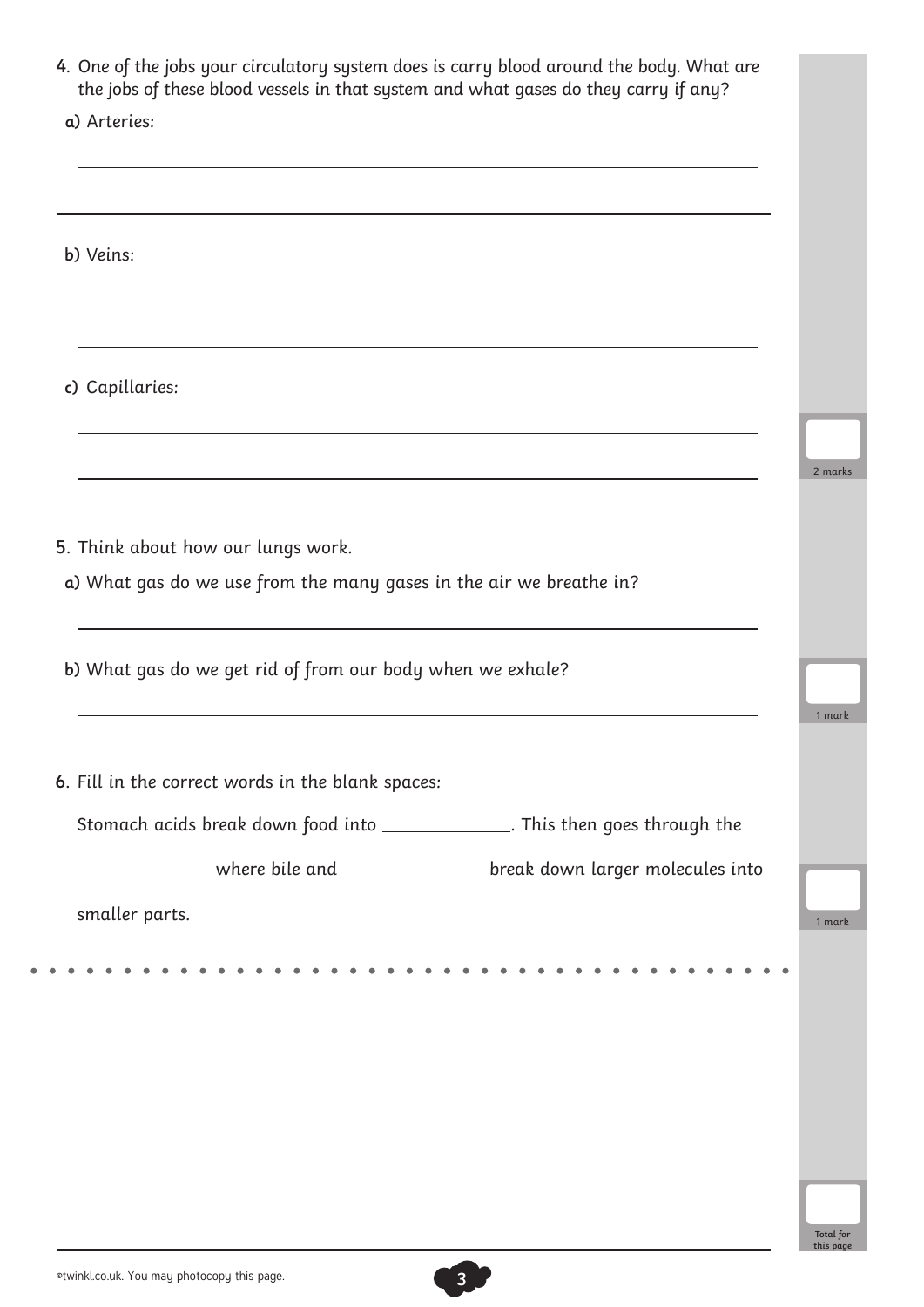#### **Nutrients**

7. Join up each nutrient to a food example and the job it does in your body.

| <b>Nutrient</b>          | Food         | Job                                                                        |
|--------------------------|--------------|----------------------------------------------------------------------------|
| Protein                  | Vegetables   | Small amounts to stay<br>healthy                                           |
| Carbohydrate             | Olive Oil    | Provides energy                                                            |
| Fibre                    | Chicken      | Cells and body fluids                                                      |
| Fat                      | Salt         | Provides energy and can I<br>stored for warmth but to<br>much is unhealthy |
| Vitamins and<br>Minerals | Juice        | Roughage to help food<br>move in through the bod                           |
| Water                    | <b>Bread</b> | Growth and repair                                                          |

| Small amounts to stay<br>healthy                                             |
|------------------------------------------------------------------------------|
| Provides energy                                                              |
| Cells and body fluids                                                        |
| Provides energy and can be<br>stored for warmth but too<br>much is unhealthy |
| Roughage to help food<br>move in through the body                            |
| Growth and repair                                                            |



1 mark

**Total for this page**

8. Put these parts of the digestive system in the order food passes through the body:

|                 | Number 1-5 |
|-----------------|------------|
| Small intestine |            |
| Mouth           |            |
| Stomach         |            |
| Oesophagus      |            |
| Large intestine |            |

#### **Exercise**

9. Circle all the statements that are true about exercise:

| Exercise must raise<br>your heart rate. | You have to sweat a<br>lot to be doing<br>it right. | Exercise works<br>muscles. |        |
|-----------------------------------------|-----------------------------------------------------|----------------------------|--------|
| Old people                              | Exercise requires                                   | You have to go to          | 1 mark |
| shouldn't exercise.                     | some effort.                                        | the gym to exercise.       |        |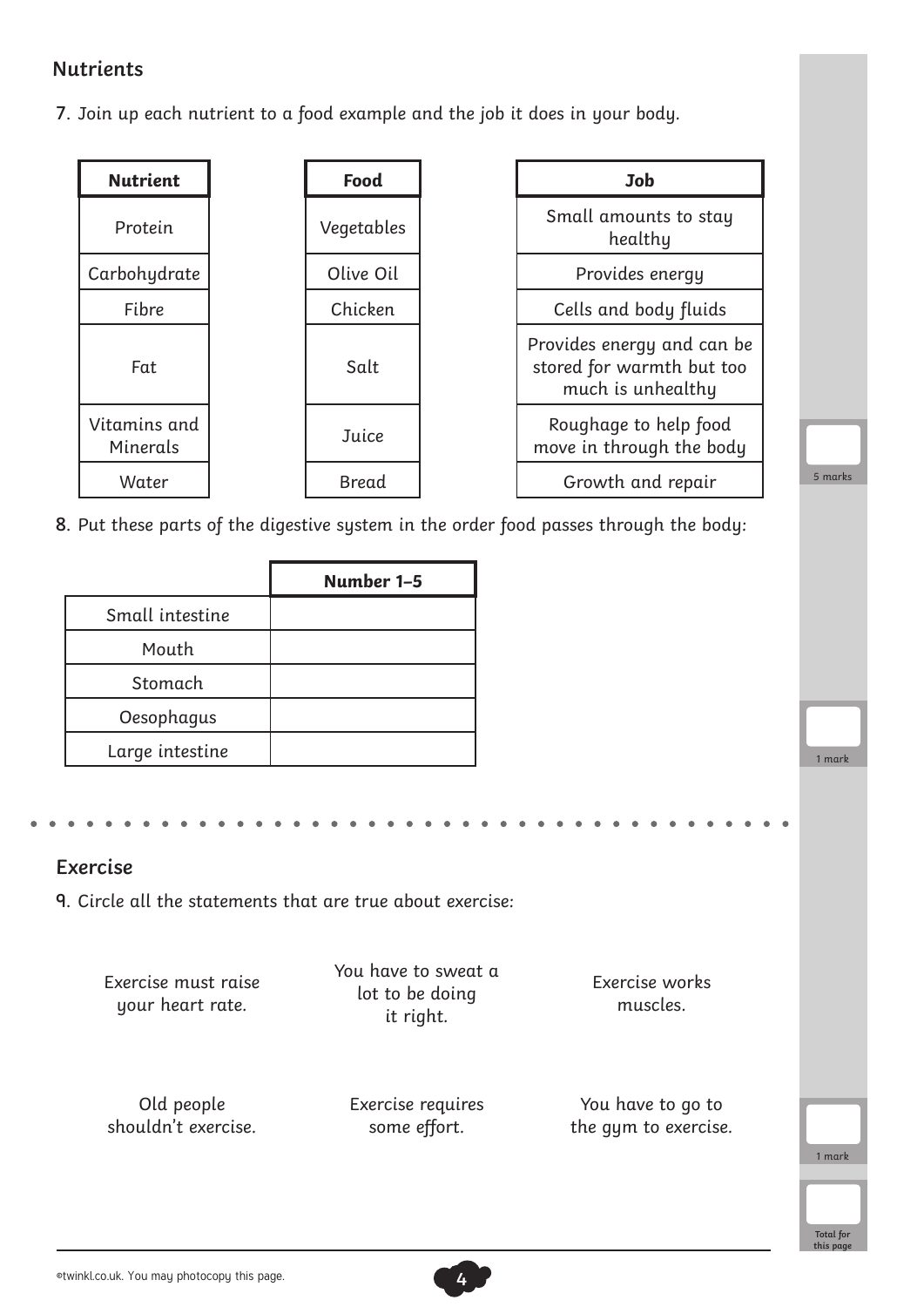## **Drugs and Alcohol**

10.Write True or False for these statements:

| <b>Statement</b>                                                           | True or False? |
|----------------------------------------------------------------------------|----------------|
| All drugs are addictive                                                    |                |
| Cannabis is a plant                                                        |                |
| E-Cigarettes are safe and contain no drugs                                 |                |
| Coffee is a type of drug                                                   |                |
| Adults can buy 16 and 17 year olds alcohol to have with a meal             |                |
| 11. Name two reasons why people might take drugs?<br>2.                    |                |
| 12. What impact does alcohol have on these parts of the body?<br>a) Heart: |                |
| b) Brain:                                                                  |                |
| c) Liver:                                                                  |                |
| 13. Name three effects that cannabis has on the brain:                     |                |
| $\mathbf{3.}$ $\blacksquare$                                               |                |
|                                                                            |                |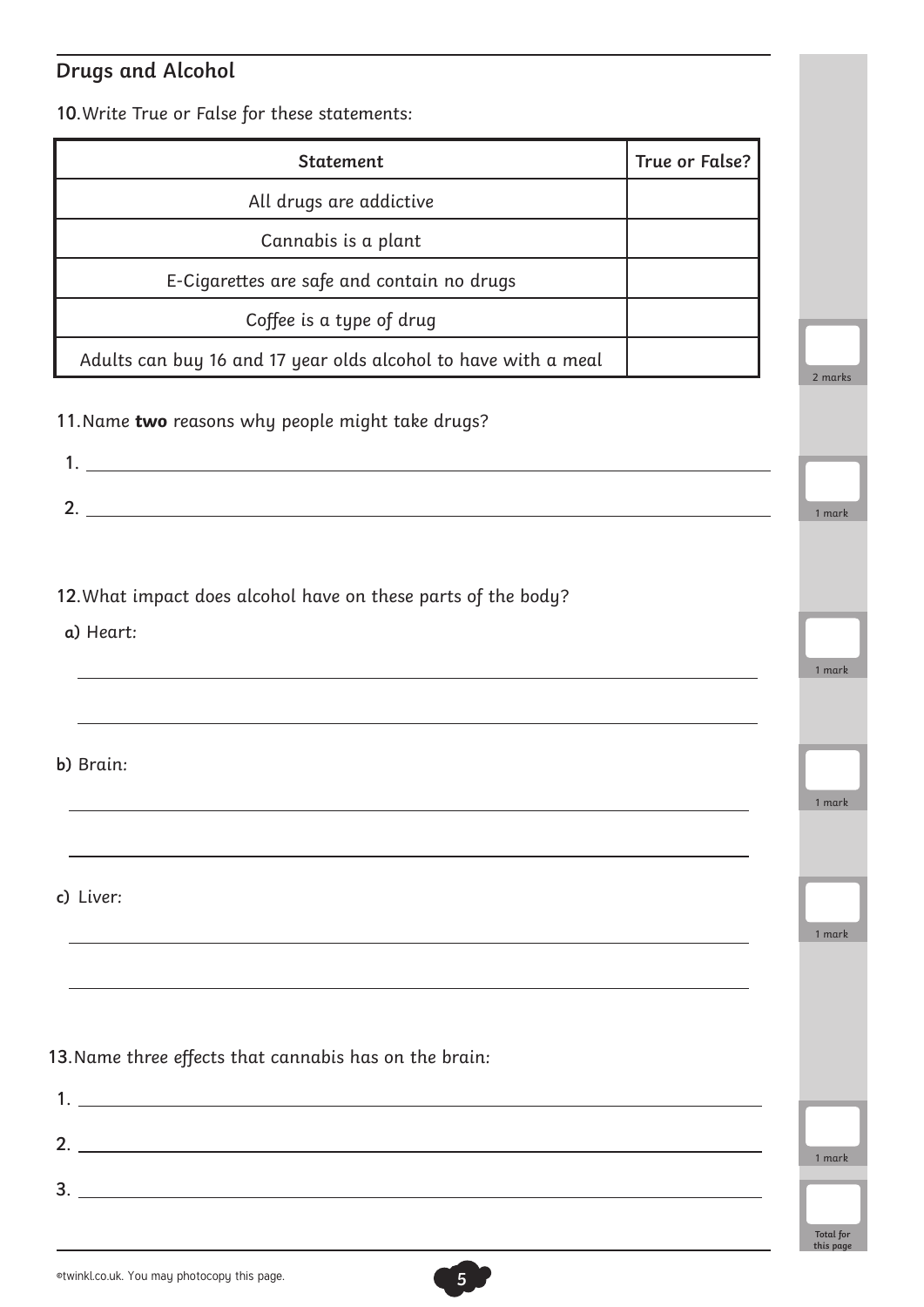### **Answer Sheet: Science Assessment Year 6:**

Animals Including Humans



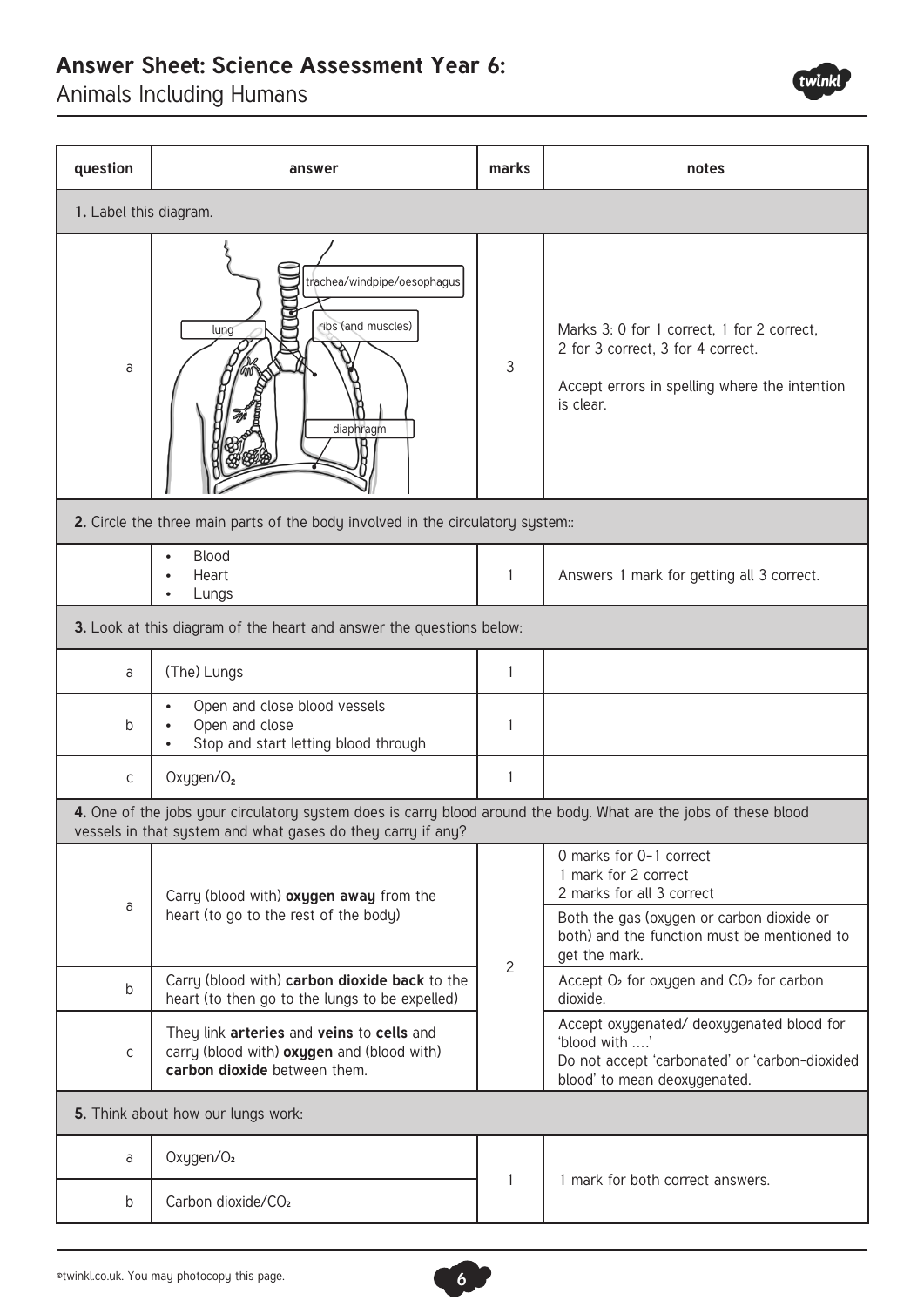

| question                                                                                                                                                                                                                                                                                                                                                                                                             | answer                                                                                                                                                       |                                                | marks                                                    | notes                                                                                                                                                  |  |
|----------------------------------------------------------------------------------------------------------------------------------------------------------------------------------------------------------------------------------------------------------------------------------------------------------------------------------------------------------------------------------------------------------------------|--------------------------------------------------------------------------------------------------------------------------------------------------------------|------------------------------------------------|----------------------------------------------------------|--------------------------------------------------------------------------------------------------------------------------------------------------------|--|
|                                                                                                                                                                                                                                                                                                                                                                                                                      | 6. Fill in the correct words in the blank spaces.                                                                                                            |                                                |                                                          |                                                                                                                                                        |  |
|                                                                                                                                                                                                                                                                                                                                                                                                                      | Stomach acids break down food into chyme<br>This then goes through the duodenum where<br>bile and enzymes break down larger molecules<br>into smaller parts. |                                                | $\mathbf{1}$                                             | Accept spelling errors where the intention is<br>clear.                                                                                                |  |
|                                                                                                                                                                                                                                                                                                                                                                                                                      | 7. Join up each nutrient to a food example and the job it does in your body.                                                                                 |                                                |                                                          |                                                                                                                                                        |  |
| Food<br>Nutrient<br>Job<br>Small amounts to stay<br>Vegetables<br>Protein<br>healthy<br>Olive Oil<br>Carbohydrate<br>Provides energy<br>Fibre<br>Chicken<br>Cells and body fluids<br>Provides energy and can<br>Fat<br>Salt<br>be stored for warmth but<br>too much is unhealthy<br>Roughage to help<br>Vitamins and<br>Juice<br>food move in through<br>Minerals<br>the body<br>Water<br>Bread<br>Growth and repair |                                                                                                                                                              |                                                | 5                                                        | Answers total of 5 marks available:<br>0 for 1 correct<br>1 for 2 correct<br>2 for 3 correct<br>3 for 4 correct<br>4 for 5 correct<br>5 for 6 correct. |  |
|                                                                                                                                                                                                                                                                                                                                                                                                                      | 8. Put these parts of the digestive system in the order food passes through the body:                                                                        |                                                |                                                          |                                                                                                                                                        |  |
|                                                                                                                                                                                                                                                                                                                                                                                                                      | Small intestine<br>Mouth<br>Stomach<br>Oesophagus<br>Large intestine                                                                                         | Number 1-5<br>4<br>$\mathbf{1}$<br>3<br>2<br>5 |                                                          |                                                                                                                                                        |  |
|                                                                                                                                                                                                                                                                                                                                                                                                                      | 9. Circle all the statements that are true about exercise.                                                                                                   |                                                |                                                          |                                                                                                                                                        |  |
| You have to<br>Exercise must<br><b>Exercise works</b><br>sweat a lot to<br>raise your<br>be doing<br>muscles.<br>heart rate.<br>it right.<br>Exercise<br>You have to go<br>Old people<br>to the gym to<br>shouldn't<br>requires some<br>effort.<br>exercise.<br>exercise.                                                                                                                                            |                                                                                                                                                              |                                                | 1 mark for all 3 chosen and no incorrect ones<br>chosen. |                                                                                                                                                        |  |
| 10 Write True or False for these statements.                                                                                                                                                                                                                                                                                                                                                                         |                                                                                                                                                              |                                                |                                                          |                                                                                                                                                        |  |
|                                                                                                                                                                                                                                                                                                                                                                                                                      | Statement                                                                                                                                                    | True or False?                                 |                                                          |                                                                                                                                                        |  |
|                                                                                                                                                                                                                                                                                                                                                                                                                      | All drugs are addictive<br>Cannabis is a plant                                                                                                               | False<br><b>True</b>                           |                                                          |                                                                                                                                                        |  |
|                                                                                                                                                                                                                                                                                                                                                                                                                      | E-Cigarettes are safe and<br>contain no drugs                                                                                                                | False                                          | $\overline{c}$                                           | 0 marks for 0-1 correct<br>1 mark for 2,3 or 4 correct                                                                                                 |  |
|                                                                                                                                                                                                                                                                                                                                                                                                                      | Coffee is a type of drug                                                                                                                                     | True                                           |                                                          | 2 marks for all 5 correct                                                                                                                              |  |
|                                                                                                                                                                                                                                                                                                                                                                                                                      | Adults can buy 16 and 17<br>year olds alcohol to have with<br>a meal                                                                                         | True                                           |                                                          |                                                                                                                                                        |  |